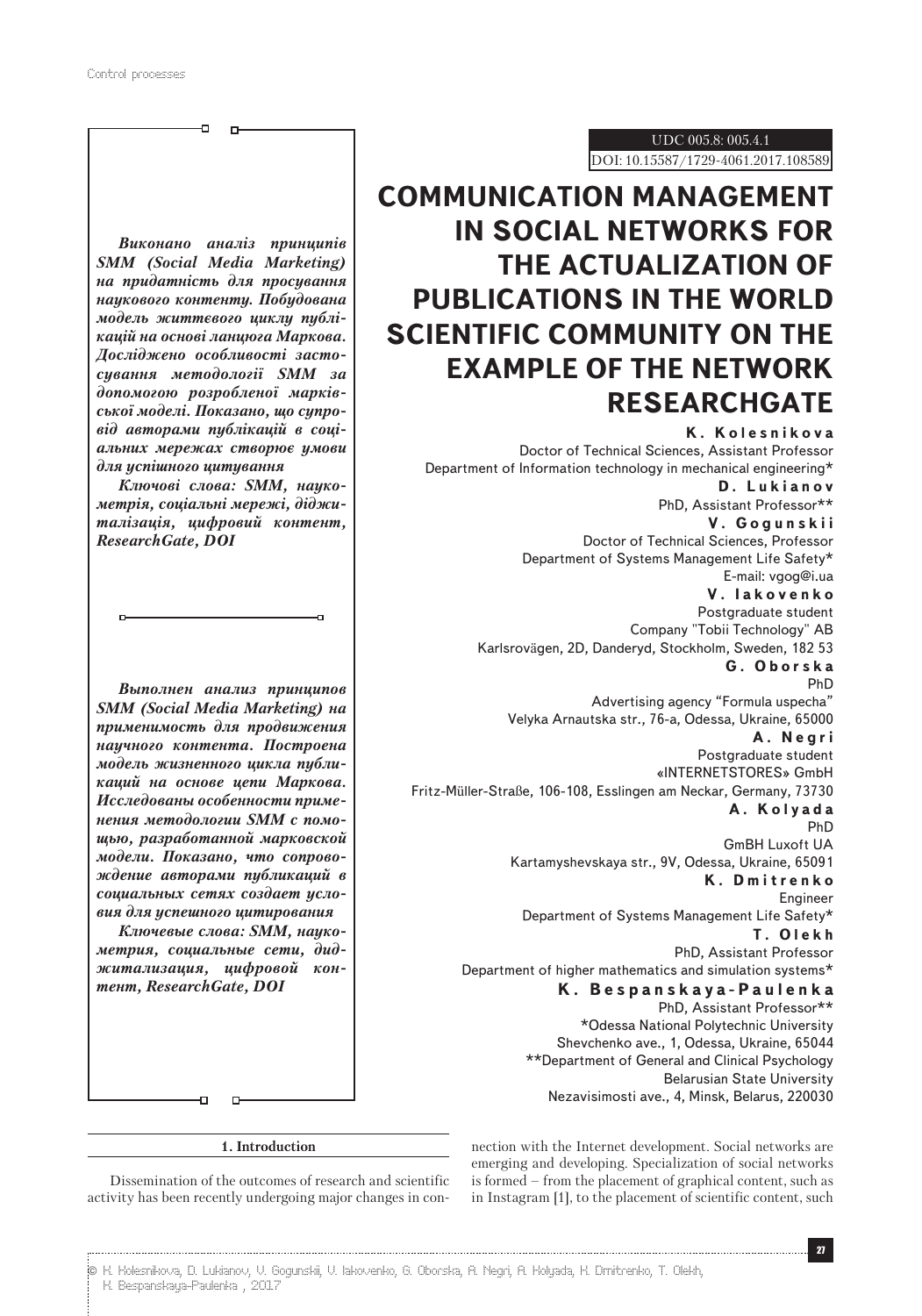as in ResearchGate [2]. Moreover, in each of these segments, there is an increase in competition, as well as "mergers and acquisitions". An example of this is the acquisition of Mendeley system [3] by the company Elsevier [4], data integration between SCOPUS and ORCID [5], etc. The world is rapidly becoming "digitized".

The relevance of research is driven by the need to promote scientific ideas in the environment of the world scientific community [6]. In the digital era, methods and tools for the promotion of digital content proved its effectiveness in a world of fierce competition. That is why understanding and ability to use these methods will make it possible to help overcome the isolation of individual researchers and research teams through scientific communication, adopted worldwide [6]. One of such tools is the methodology of SMM (Social Media Marketing) – marketing with the use of social networks.

#### **2. Literature review and problem statement**

The world scientific community recognized the concept on that one of the main results of scientific activity is the scientific articles, reflecting outcomes of theoretical and experimental research [6]. In this case, it is accepted to estimate the level of significance of scientific contribution to development of theory and practice by using the articles' citation indices [7]. Indeed, citation of certain articles by colleagues in their publications is, as a rule, a positive assessment of the cited articles [8]. Existence of social networks of scientists on the World Web creates conditions for wider awareness of the global community about results of scientific research [9]. World practice of communications of scientists' community through scientific publications on the World Web testifies to the expediency of such systems and information technologies [10]. After all, it is difficult to deny the obvious fact that those publications are cited, which are accessible to a wide circle of readers. That is, for a certain article to be cited, it is necessary that the article should be read by as large number of specialists and scientists as possible [6].

The industry of scientific journals publishing in the form of paper copies currently focuses on the duplication and presentation of printed publications in the form of digitized copies. The process of "digitizing" the scientific content, with the help of social scientific networks, makes it possible to distribute worldwide many clones of the primary message. "Publish or Perish" is the name the authors of [10] gave to their search engine [10]. In translation, it sounds like a warning. In other words, authors of publications should promote their scientific content, or else they would lose the competition of scientific ideas.

Promotion of publications to readers in the Internet space is connected with active participation of authors when submitting publications to such information systems as ResearchGate [2], Mendeley [3], ORCID [5], Google Scholar [8], and Academia [9]. Naturally, maintaining libraries of publications in these systems is rather time-consuming. However, such an approach is justified – no one but the author can objectively present scientific findings.

The relevance of the issue of information communications involves promotion of scientific ideas and timely exchange of research results [4]. At the same time, journal publications on the pages of even highly reputable journals are printed with limited circulation [6]. Therefore, a combination of approaches of the SMM methodology (Social Media Marketing) and the tasks of promotion of scientific content on the Internet determines scientific novelty of the present research. In such context, this problem was not addressed in scientific publications by other scientists. As a rule, they consider either scientometric indicators [10] or the problems in content identification to detect texts match [11]. The use of modern Internet technologies, presented by software products for the social networks ResearchGate [2], Mendeley [3], Google Scholar [8], Academia [9], and Publish or Perish [10], creates conditions for a significant expansion of the audience of readers of scientific articles. Democratic social network Internet resources allow overcoming distances, bring together researchers working in close scientific directions, remove barriers between a student and an academician – they are the future for development of scientific relations in a world scientific community [6].

#### **3. The aim and objectives of the study**

The goal of present research is to generalize and develop applied aspects in using the existing social scientific networks on the example of the network ResearchGate [2] for the promotion of scientific publications in scientific environment. This will expand the audience of readers of scientific articles and ultimately lead to an increase in the citation indices of papers.

To accomplish the set goal, the following tasks had to be solved:

– to design a life-cycle model for scientific publications based on the Markov chain;

– to reproduce and implement in the domain of social scientific communications the experience of best practices of SMM (Social Media Marketing) [12];

– to explore practical aspects in the application of a SMM methodology employing the designed Markov model.

#### **4. Designing a life-cycle model of a publication**

As it is known, the life cycle of publications consists of the following stages: carrying out research – preparation of a manuscript – editorial preparation of an article – production of a printed (electronic) journal – submitting a journal to scientometric databases – waiting for a reader [13]. At the last stage, "an independent life" of a publication begins. The scientific community gets a chance to get acquainted with the content of the article.

After an article is published, the authors of a publication are no longer involved in the process of promotion of an article and cannot actively influence the process of their work being cited by other authors. That is why we can offer the main recommendation: articles should be published in professional journals where colleagues can get acquainted with them and appreciate them by citing [13].

To model the phase of an "independent life" of articles, we will develop a Markov chain, which will make it possible to represent a random process of citing articles. Let us designate as  $S_i$ { $i=1, 2,...5$ } the possible states (relationships) of readers' community to scientific publications at this stage: *S*<sup>1</sup> – Awareless (unawareness); *S*2 – Awareness (awareness);  $S_3$  – Attitude (positive attitude);  $S_4$  – Action (citing);  $S_5$  – Abort (negative attitude).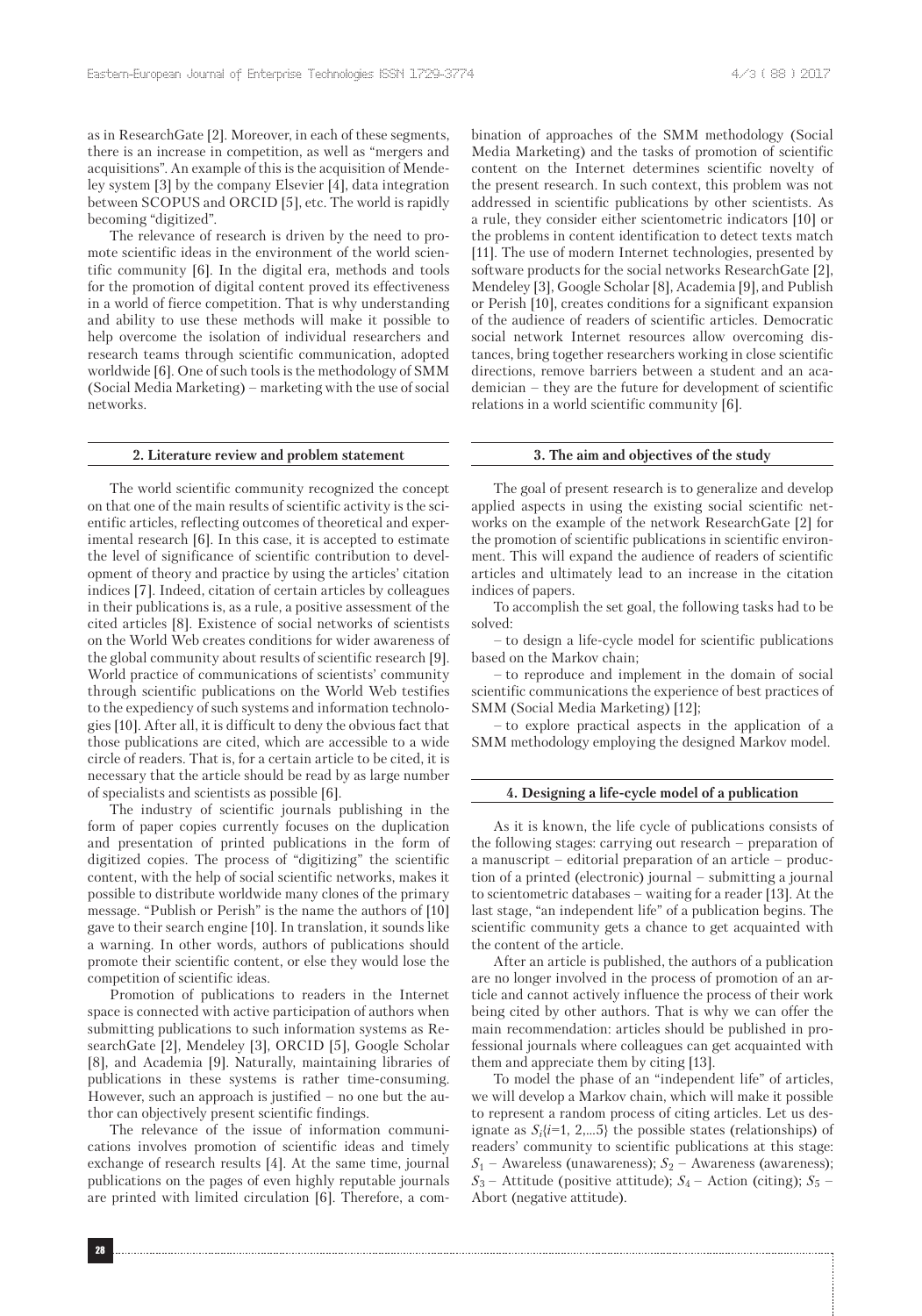The specified conditions characterize cohort distribution of potential readers of an article by the level of assessment of the article [13]. That is why the given states of the proposed model 5A's constitute a complete group of events, in which one state will definitely be implemented.

Transitions between the states are shown in the marked graph (Fig. 1). State  $S_5$  – Abort (negative attitude) is particularly positioned in the Markov chain. The system passes into this state after state  $S_2$ , to which it is possible to return after a more detailed study of the publications. At the same time, negative attitude towards an article does not rule out the probability of its citation, as shown on the graph by an arrow of transition from  $S_5$  to  $S_4$ . In addition, transition from state  $S_5$  to  $S_1$  is possible, due to the "forgetting" processes by Ebbinghaus [14].



Fig. 1. Graph of states of the model  $5A$ 's:  $S_1$  – unawareness; *S*2 – awareness; *S*3 – positive attitude; *S*4 – citing; *S*5 – negative attitude

In model 5A's, a random process of changing  $S_i$   $\{i=\}$  $=1, 2,...5$ } over time is implemented. Time *t* [0, T] runs discrete series of values of  $t_0$ ,  $t_1$ ,  $t_2$ ,...,  $t_N$ :  $\{t_n$ ,  $n=0$ ,  $N\}$ , and random magnitude  $S_i(t_n) = S_i|_n$  can take a discrete set of values. A "markovian essence" of scientific communications is proved by the fact that both in communications and in the Markov chains, there may be changes in the probabilities of states of the system by steps  $k=n$ . There exist the probabilities of transitions to other states [15]. The sum of transition probabilities from a certain state is equal to unity [16]. The sum of probabilities of all states at every step is also equal to unity [17]. There is a similarity of a topological structure of transitions [18].

Probabilities of states of the system  $\{p_1(k), p_2(k), ..., p_5(k)\}$ change by steps *k.* In this notation of a uniformed model, transition probabilities  $\pi_{ii}$  do not depend on a step number. For any step *k*, there are also probabilities of a system delay in the given state. On the graph, the arrows are marked only for the transitions whose transition probabilities are different from zero. "Delay probabilities" π*ii* complement to unity the sum of transitional probabilities by all transitions from the given state [19]. Matrix of transition probabilities of the system takes the form:

$$
\|\pi_{i,j}\| = \begin{vmatrix} \pi_{1,1} & \pi_{1,2} & \pi_{1,3} & 0 & 0 \\ 0 & \pi_{2,2} & \pi_{2,3} & 0 & \pi_{2,5} \\ 0 & 0 & \pi_{3,3} & \pi_{3,4} & 0 \\ \pi_{4,1} & \pi_{4,2} & \pi_{4,3} & \pi_{4,4} & 0 \\ \pi_{5,1} & \pi_{5,2} & 0 & \pi_{5,4} & \pi_{5,5} \end{vmatrix}.
$$
 (1)

The known general iterative solution to the system of equations of the Markov chain allows us to find probabilities of states  $\{p_1(k), p_2(k), ..., p_5(k)\}\$ after any *k*-th step [15]:

| $\left\ p_{_{1}}\!\left(k\right)\right\ ^{\mathrm{T}}_{_{\mathrm{I}}}$ |                                                                                                                                                                                                                                                                                                                                                                                |  |                         |             |             |     |
|------------------------------------------------------------------------|--------------------------------------------------------------------------------------------------------------------------------------------------------------------------------------------------------------------------------------------------------------------------------------------------------------------------------------------------------------------------------|--|-------------------------|-------------|-------------|-----|
|                                                                        |                                                                                                                                                                                                                                                                                                                                                                                |  |                         |             |             |     |
|                                                                        |                                                                                                                                                                                                                                                                                                                                                                                |  | $\pi_{3.3}$ $\pi_{3.4}$ |             |             | (2) |
|                                                                        |                                                                                                                                                                                                                                                                                                                                                                                |  | $\pi_{4.3}$ $\pi_{4.4}$ |             |             |     |
|                                                                        | $\begin{vmatrix} p_1(k) \\ p_2(k) \\ p_3(k) \\ p_4(k) \\ p_5(k) \end{vmatrix}^T = \begin{vmatrix} p_1(k-1) \\ p_2(k-1) \\ p_3(k-1) \\ p_4(k-1) \\ p_5(k-1) \end{vmatrix}^T \cdot \begin{vmatrix} \pi_{1,1} & \pi_{1,2} & \pi_{1,3} & (1) \\ 0 & \pi_{2,2} & \pi_{2,3} & (1) \\ 0 & 0 & \pi_{3,3} & 1 \\ \pi_{4,1} & \pi_{4,2} & \pi_{4,3} & 1 \\ \pi_{5,1} & \pi_{5,2} & 0 & $ |  |                         | $\pi_{5.4}$ | $\pi_{5.5}$ |     |

where T is the transposition mark.

Probabilistic essence of communication processes is represented in the coordinates of totality of probabilities of states  $\{p_1(k), p_2(k),..., p_5(k)\}\$  by steps  $k$  – contacts that constitute the communication base with changing reader's attitudes to publications. Model 5А's describes such probabilities of states of a complete group of events:  $p_1(k)$  – unawareness;  $p_2(k)$  – awareness;  $p_3(k)$  – positive attitude;  $p_4(k)$  – citing;  $p_5(k)$  – negative attitude.

To determine the elements of matrix (1), we use a method of expert evaluation of time cost required for performing certain communications [15]. Transition probabilities  $\pi_{si}$  { $s \in 1,..., 5$ ;  $j \in 1,..., 5$ } "set" the Markov chain to representation of properties of a particular object. In this case, to determine transition probabilities  $\pi_{sj}$ , the experts are engaged, who, based on their experience, perform assessment of the values of transition probabilities [19]. It is also possible to use the survey method in order to calculate the values of transition probabilities. Paper [15] proposes a method when values  $\pi_{si}$  are determined based on the characteristics of communications, taking into account time cost, required to perform operations.

Block diagram of communications in the scientific community is represented on the directed graph of the Markov chain (Fig. 1). For any discrete state  $s\{s \in 1, ..., 5\}$ , it is possible to represent the total time  $T_s$  of communications with other states as the sum of duration of communications with given states  $t_{si}$ { $s \in 1,..., 5; j \in 1,..., 5$  [15]:

$$
T_s = \sum_{j=1}^{n=5} t_{sj},\tag{3}
$$

where  $t_{si}$  is the time in communication  $s \rightarrow j$  from state *s*.

In each communication *s→j*, system can stay for some time  $t_{si}$ . Values  $\pi_{si} = t_{si}/T_s$  make sense of conditional probability of transition to communications *s*→*j*. That is why the sum of all transition probabilities considering (3) for any state *s* is equal to unity:

$$
\sum_{j=1}^{n=5} \pi_{sj} = \sum_{j=1}^{n=5} \frac{t_{sj}}{T_s} = \frac{1}{T_s} \sum_{j=1}^{n=5} t_{sj} = 1.
$$
 (4)

Varying of values of  $\pi_{sj}$  enables changing characteristics of the system. The distinctive feature of this approach is that the chain, proposed by Markov, adjusts itself to different possible states of the readers' community by a publication assessment by setting values of  $\pi_{si}$ . Transition probabilities for particular states are selected based on expert evaluation from Table 1.

Тable 1

Determining the values of transition probabilities  $\pi_{s}$ *j* 

| Character of communication $s \rightarrow j$ by<br>time cost | Transition probabilities $\pi_{si}$ |  |  |
|--------------------------------------------------------------|-------------------------------------|--|--|
| Maximum time cost                                            | $0.62 - 1.0$                        |  |  |
| Medium time cost                                             | $0.38 - 0.62$                       |  |  |
| Insignificant time cost                                      | $0.05 - 0.38$                       |  |  |
| Minimum time cost                                            | $0 - 0.05$                          |  |  |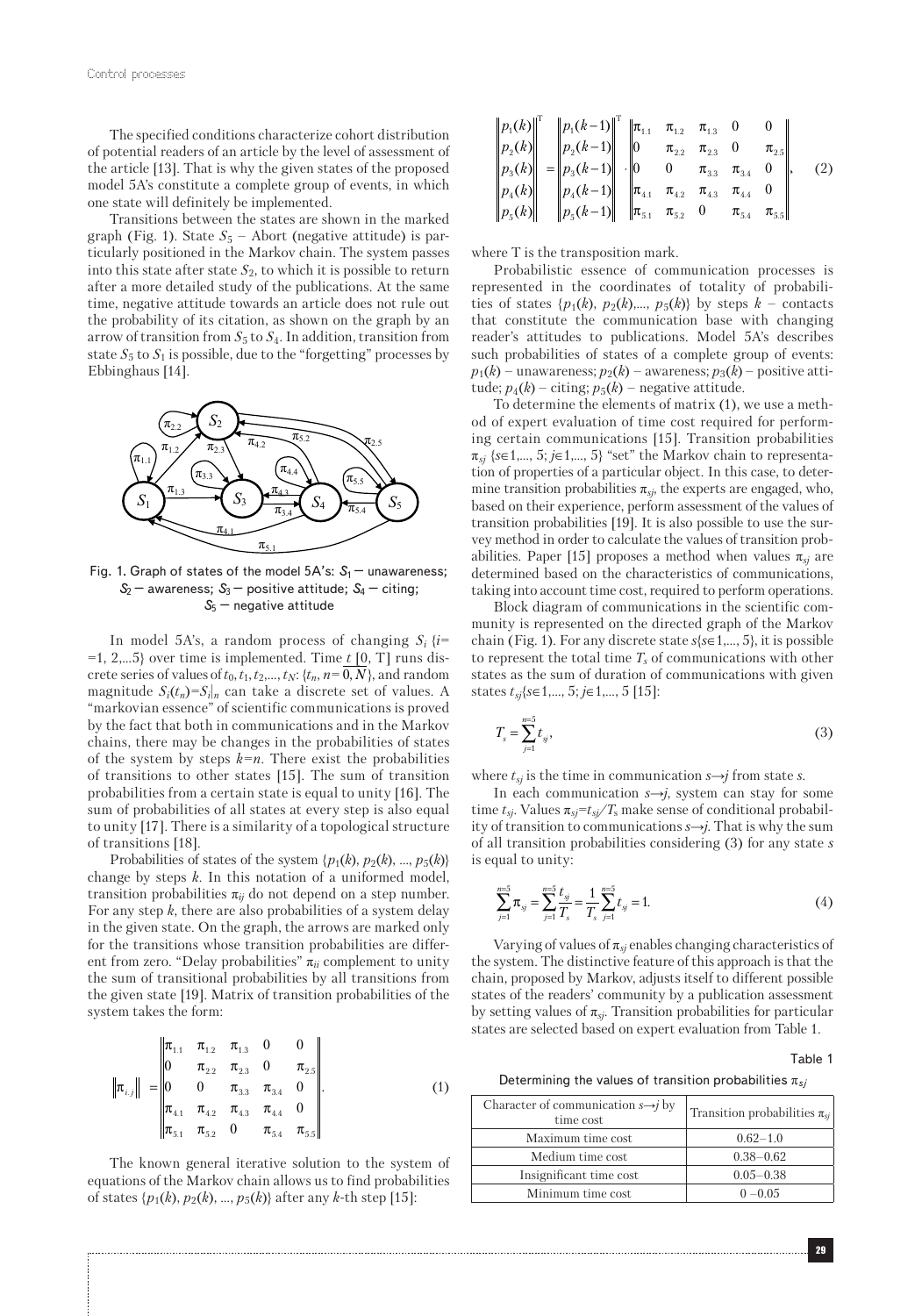As an example, we will consider substantiation of values  $\pi_s$  for state  $S_3$  "positive attitude". Conditional transition probability  $\pi_{3.4}$ =0,3 was accepted in the interval of insignificant time cost. At the same time, the sum of transition probabilities (in a line) for a certain state equals to unity. That is why  $\pi_{3,3}=0.7$  – this corresponds to the interval of maximum time cost. Similar assessments were performed for all other states. The following matrix of numerical values for (2) was retrieved:

$$
\|\pi_{ij}\| = \begin{vmatrix} 0.97 & 0.02 & 0.01 & 0 & 0 \\ 0 & 0.60 & 0.10 & 0 & 0.30 \\ 0 & 0 & 0.70 & 0.30 & 0 \\ 0.05 & 0.20 & 0.30 & 0.45 & 0 \\ 0.10 & 0.10 & 0 & 0.05 & 0.75 \end{vmatrix}.
$$
 (3)

Modelling with the use of the designed Markov model for the basic variant of system (3), that is, for the existing situation, showed results that are presented in Fig. 2.



Fig. 2. A change in the probabilities of states of scientists' distribution by the level of attitude to a publication: 1 – unawareness;  $2$  – awareness;  $3$  – positive attitude;  $4$  –citing;  $5$  – negative attitude

Existing situation in the field of scientific communications for the accepted conditions for participation of the authors of present research in the social network ResearchGate is not effective (Fig. 2). Probability of publications citing is  $p_4(20) \approx 0.1$ . And the vast majority of articles are in the mode "unawareness", as  $p_1(20)$ >0.6. Therefore, it is necessary to stop waiting passively until results improve and start managing scientific communications.

#### **5. Communication management for the actualization of publications in the world scientific community**

Based on data [12], postulating by the practical outcomes five key principles for successful promotion of information resources, we will use a technique of analogy and apply these principles in relation to the promotion of outcomes of scientific research.

*Principle 1*. "*One in the field is not a warrior".*

The authors of [12] note that it is a team that usually works on a project (Fig. 3). Nobody will see good content without promotion.



Fig. 3. Structure of SMM direction in the LeadMachine [12]

Of course, virtually every prestigious peer-reviewed journal performs almost all the above functions. On the other hand, it is necessary to understand that "One in the field is not a warrior" already fully applies to individual scientists. In future, advantage will belong to scientific schools, able to be united by the principle of project teams in the process of working on scientific projects, PhD research, etc. [16]. In the commercial world of information content on the Internet, they say: "Nobody will see good content without promotion" [12]. This statement is also true and for promotion of scientific content. Where and how to promote information about scientific results?

"Paper medium" is almost never used by readers. And if the function of "a medium" is still running, when it comes to distribution "speed" and "number of copies", it lags behind the digital medium. Moreover, from the "open" medium, a free access to which is provided in "24×7" mode. It is the "format", chosen by an increasing number of scientific journals [6].

What to do then with familiar, or as they say now, "offline" activities, such as congresses, conferences, and symposiums? In this case, it is possible to use not only usual "promotion formats" in the form of plenary and sectional reports, discussions and "round tables", but also new formats. For example, summaries should be submitted in the form of a professionally prepared presentation. At the same time, it is possible to represent new material in more detail in a similar presentation by placing a QR-code with a link to a relevant scientific social network. For example, for it, the authors of the present article use the capacities of ResearchGate. All three "peaks" in Fig. 4 were obtained after using a similar approach, combined with the simultaneous placement of the link to the material in a personal ribbon on social network Facebook.

Perhaps, we should consider such activity as establishment of a new approach to use all opportunities, offered by similar scientometric study [13]. In this case, it is possible to use results as parameters, affecting indicators of quality and educational process, if such an organization is an educational institution [17]. It may be worthwhile considering the need to create an appropriate "role" [18], which would involve help in promotion of results of scientific activity in "digital scientometric environment". It is necessary to handle both the articles, originally published in digital form, and previously issued. Accordingly, considering "scientific teams" as project teams [16], it is necessary to separate an appropriate functional for providing effective communication for interaction with both internal and external environment. At this, the internal environment in an extended sense of this term includes all employees, involved in the process of preparation, publication, distribution, access provision and archiving of scientific publications of corresponding subdivisions of an organization. External environment involves dissemination of scientific information beyond a "scientific team" and a corresponding institution, and, as a whole, beyond national boundaries.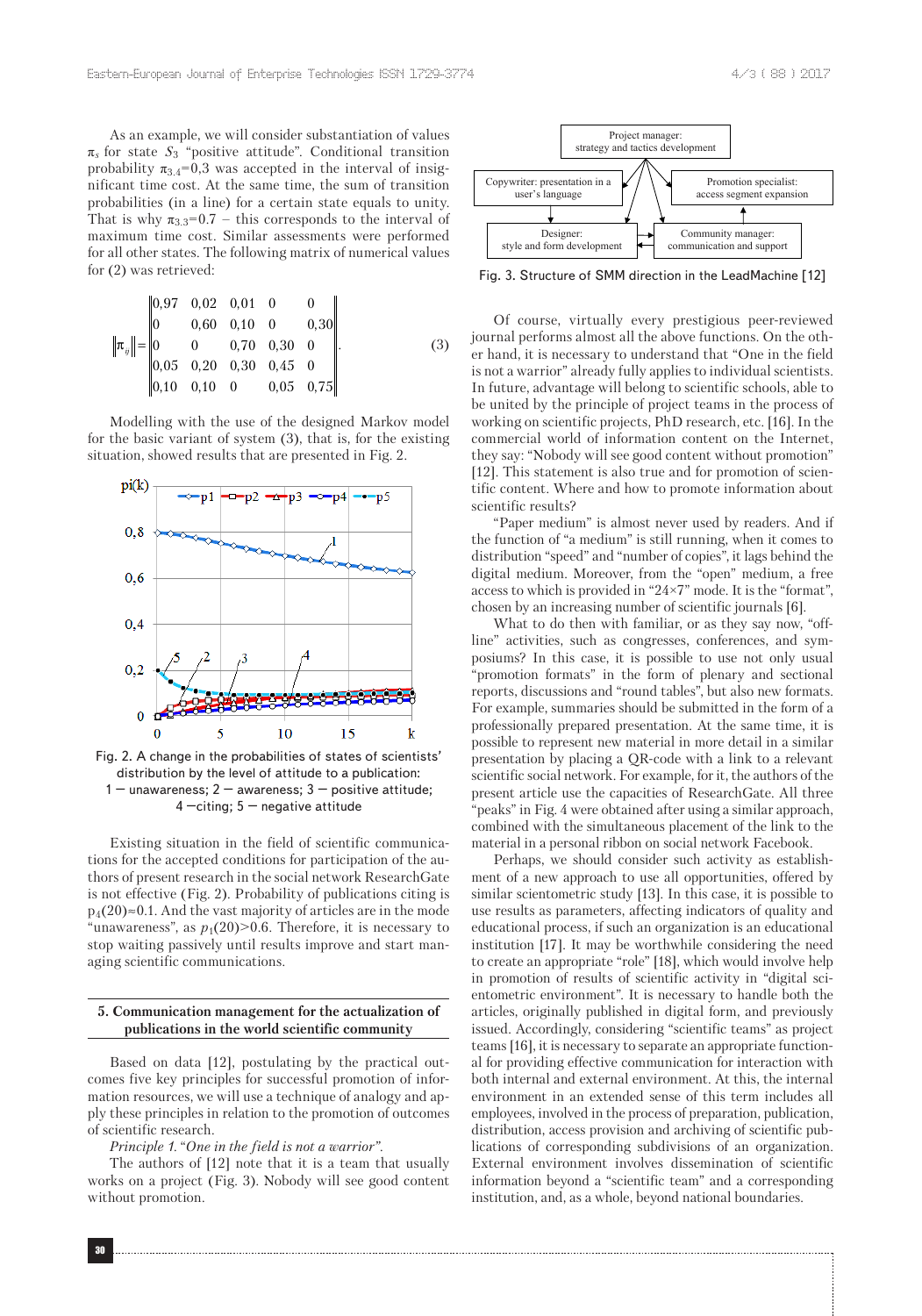

Fig. 4. Results of experiment on scientific content promotion using the social network Facebook

Thus, Principle 1 determines one of the objectives of scientific content promotion, involving readership expansion. In a hypothetical cognitive model (2), in order to expand readership, we will set magnitude of  $\pi_{1,2}=0.60$ . Obtained results of modeling represent a new structure of possible readership distribution (Fig. 5).



Fig. 5. A change in the probabilities of states on scientists' distribution by the level of attitude to a publication while expanding readership at  $\pi_{1.2}=0.6: 1$  – unawareness;  $2 -$  awareness;  $3 -$  positive attitude;  $4 -$  citing; 5 – negative attitude

Fig. 5 shows that the probability of citing publications increased to a magnitude of  $p_4(20) \approx 0.15$ . The number of articles in the region of "unawareness" decreased by ten times to probability  $p_1(20) \approx 0.06$ . The other states also underwent changing. In this case, probability of "negative attitude"  $p_5(20) \approx 0.3$  was almost 2 times as high as the percentage of publication citation. Thus, it can be concluded that principle 1 is acceptable for management of scientific communications.

*Principle 2. "Content golden rule"*

The authors of paper [12] derived a "content golden rule" with the optimal balance of different types of publications: 40 % – involving; 30 % – user's; 25 % –training; 5 % – advertising. A disbalance towards publications of any type always affects effectiveness: either the audience is lost or business tasks are not resolved [12].

Article [20] describes the method, named after Nobel Laureate in Physics Richard Feynman. Feynman proposed a formula of training that allowed him to understand things better than others. A subject-matter, an object or a concept that needs to be examined do not make any difference. The method works everywhere. It is not only an excellent method of training, but also a window to an entirely different way of thinking.

The essence of Feynman's method lies in the utmost clarity of presenting complicating concepts and theories. According to Feynman, articles must be spelled out so clearly that even a schoolboy could understand their sense. It is on the basis of similar criteria that publications in the system Impactstory are assessed [21].

Thus, Principle 2 determines the problem of scientific content promotion, which involves clear, understandable, and distinct presentation of material of the article. In a hypothetical cognitive model (2), with a clear content representation, the region of "positive attitude" of readers' community increases, that is why we will accept the new value of  $\pi_{2,3}=0.5$ . In this case, parameter of readership expansion in accordance with Principle 1 will be set as  $\pi_{1,2}=0.6$ . The obtained results of modeling reflect a new structure of possible readership distribution (Fig. 6).



Fig. 6. A change in the probabilities of states on scientists' distribution by the level of attitude to a publication at readership expansion for  $\pi_{1,2}=0.6$  and a provision of presentation clarity  $\pi_{2,3}=0.5$ : 1 – unawareness;  $2 -$  awareness;  $3 -$  positive attitude;  $4 -$  citing; 5 – negative attitude

As Fig. 6 shows, the system as a whole passed on to the region of positive attitude to a publication:  $p_3(20) \approx 0.45$ . In this case, citation probability significantly increased:  $p_4(20) \approx 0.25$ . At the same time, in comparison with data from Fig. 5, probability of negative attitude to publications decrease almost by two times and reached  $p_5(20) \approx 0.14$ .

*Principle 3. "Creation of unique content".*

An example of best practices [12] shows that when implementing projects of content promotion on the Internet, being first is important: "The task of each team member is to find, apply, and teach others everything new and useful. It is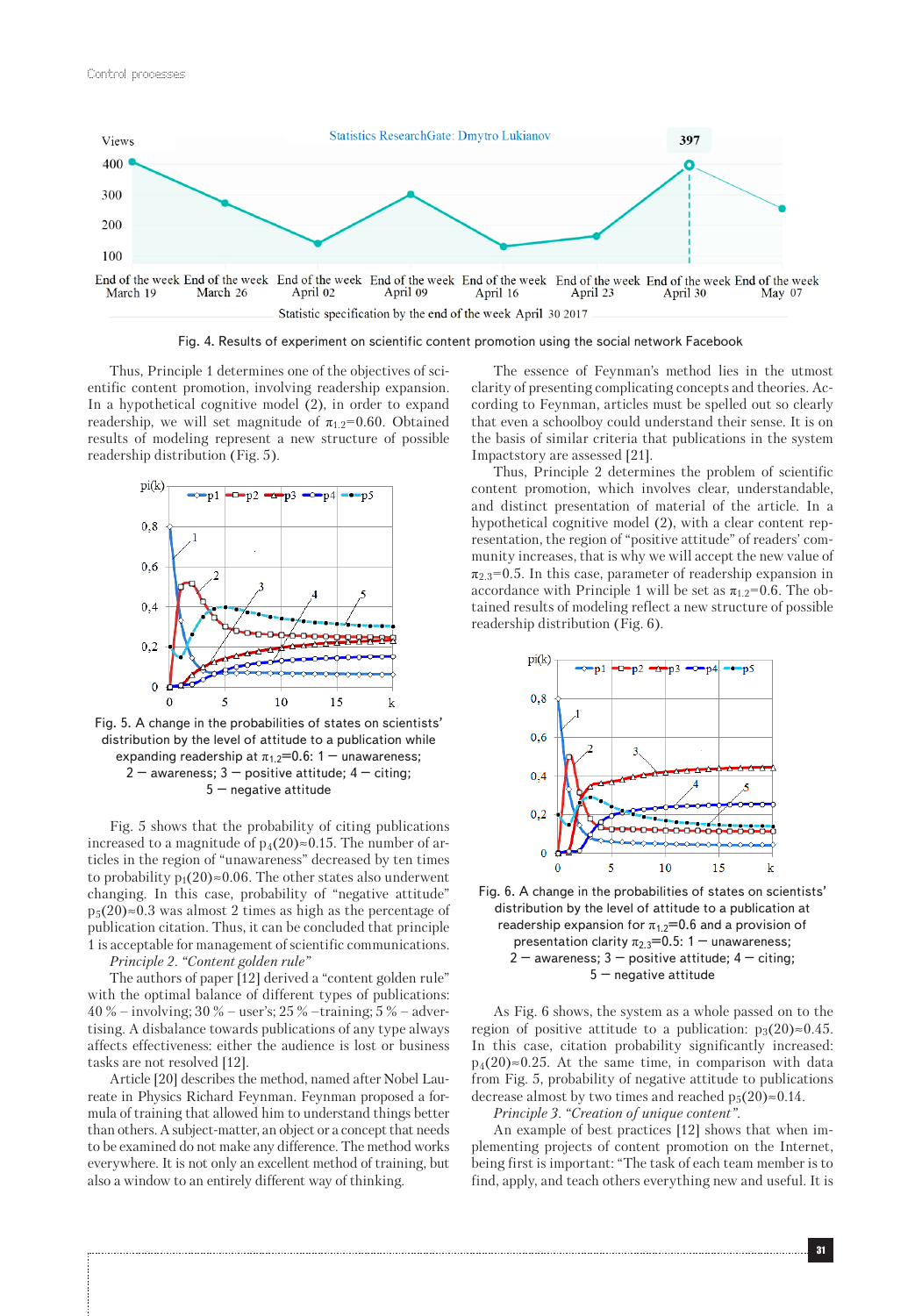important to optimize one's own work and be the first to do it. Competitors are awake".

In relation to a "digital" presentation of scientific content, this principle of "scientific SMM" is transformed into the rule: "Create and protect your uniqueness!" At a minimum, it is worth considering how to resolve the contradiction, that, on the one hand, one wants to get early feedback as for material of the article, and, on the other hand, there may be concerns about possible plagiarism [22].

Therefore, it is desirable to submit publications to journals that offer DOI [23], which is connected with an open access to digital copies of articles through CrossRef or DataCite. In this case, anti-plagiarism programs can detect borrowing of a text by other authors [22]. Thus, an article, which contains plagiarism, will not be published.

In a hypothetical cognitive model (2), the level of uniqueness of articles will be reflected in an increase in the "citation" segment in readers' community, that is why we will accept a new value of  $\pi_{3.4}$ =0.7. In doing so, we will leave the previous parameters of readership expansion  $(\pi_{1,2}=0.6)$ and provision of text clarity ( $\pi_{2,3}=0.5$ ), forming readers' distribution, shown in Fig. 6. For the given conditions of management of the own content, we will get the results of modeling, which reflect a new structure of possible readership distribution (Fig. 7).



Fig. 7. A change in the probabilities of states of scientists' distribution by segments of attitude to a publication for parameters of system –  $\pi_{1.2}$ =0.6,  $\pi_{2.3}$ =0.5 and  $\pi_{3.4}$ =0.7: 1 – unawareness;  $2$  – awareness;  $3$  – positive attitude;  $4 -$  citing;  $5 -$  negative attitude

As Fig. 7 shows, the citation segment  $p_4(20) \approx 0.35$  increased. The percentage of readers in the segment of positive attitude towards a publication decreased to magnitude  $p_3(20) \approx 0.25$ . The remaining segments compared with data in Fig. 6 did not change significantly. Outcomes, shown in Fig. 7, demonstrate persuasively that uniqueness of articles and their scientific level have a major impact on citation indicators.

#### *Principle 4. "Client mania".*

The authors of [12] note that their client, in essence, is the most valuable of all that any company has. Here, both feedback speed and quality are essential. Communication is the basis of social networks. Communication with one's own audience is the basis for SMM.

Who are "Clients" in scientific SMM? Everyone who demonstrates interest in publications: conference participants, colleagues in research activities, staff, students, just participants in the professional community. Everybody may have intentions to obtain some materials from the authors [25]. The same applies to "scientific SMM". It is possible to publish a document and provide access to an article as to a full-text document. Or you may place only a title and an abstract. You can provide full access upon request (or deny it). It will probably be the right idea to represent your articles not through e-mail/flash drive memory, but rather by reference to a requested document depositor in a personal ResearchGate profile. In ResearchGate, "responsiveness" is also measured by the number of times the access on request access for certain documents was granted. Emergence of such resource, as Impactstory [21], which uses the indicator of "degree of text perception ease", rewarding an author by appropriate message in case of such "accomplishment", became a kind of indicator of "client orientation".

Let us show how "client-oriented" work with readers will influence promotion of publications. It is clear that as a result of communications with readers, there may by questions concerning clarification of the application areas for research, described in the article. Expansions on the structure and parameters of the used models are possible. All this will ultimately help to reduce the segment of "negative attitude" to publications, which in the parameters of the model (2) will influence magnitude  $\pi_{6.2}$ . Let us take value of  $\pi_{6.2}=0.5$ of a hypothetical cognitive model (2). All other parameters remain the same compared with the variant of the system, shown in Fig. 7.

For the given content management conditions, we will obtain results of modeling that reflect the readership distribution structure, taking into account "client orientation" (Fig. 8).



Fig. 8. A change in the probabilities of states of scientists' distribution by segments of attitude to a publication for parameters of system –  $\pi_{1.2}$ =0.6,  $\pi_{2.3}$ =0.5,  $\pi_{3.4}$ =0.7 and  $\pi_{5.2}=0.5: 1$  – unawareness; 2 – awareness; 3 – positive attitude;  $4 -$  citing;  $5 -$  negative attitude

As Fig. 8 shows, citation segment increased to  $p_4(20)$  $\approx 0.4$ . Percentage of readers in the segment of negative attitude to a publication decreased to magnitude  $p_3(20) \approx 0.08$ . Volumes of the other segments compared with data from Fig. 7 did not change significantly. Outcomes, shown in Fig. 8, convincingly demonstrate that consideration of specifics of a subject-area of publications and customer orientation have a significant impact on promotion of publications and their citation.

*Principle 5. "Honesty is an advantage in business*".

There is one rule to follow, according to the authors of paper [12]. This rule is expressed in conscientious performance of work, objectivity of results reporting, and measurability of indicators.

Let us explore what impact "honest" work with readers will have on the promotion of publications. It is clear that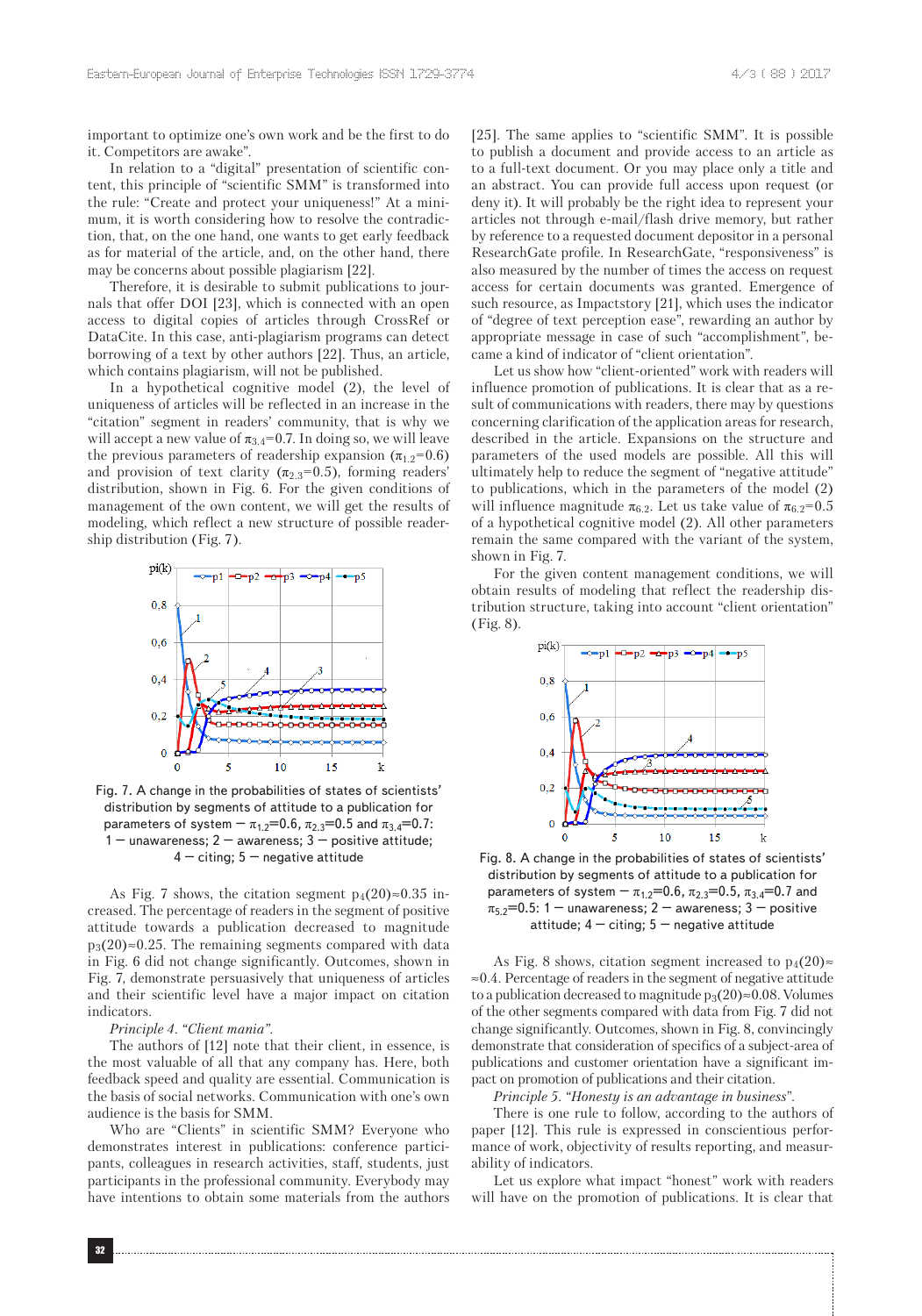reliable and objective data on a relevant and demanded subject-matter will be noticed by readers. References to these works, which will emerge as a result, will lead to an extended discussion and practical use of the results of an article. All this eventually will contribute to decreasing of "awareness" segment, which in the parameters of model (2) will influence magnitude  $\pi_{4,2}$ . Let us accept value  $\pi_{4,2}=0.5$  for a hypothetical cognitive model (2). All other parameters will remain without changes compared with the variant of the system, represented in Fig.8.

After all introduced changes, we will obtain a matrix of transition probabilities:

$$
\left\| \pi_{ij} \right\| = \begin{vmatrix} 0,39 & 0,60 & 0,01 & 0 & 0 \\ 0 & 0,20 & 0,50 & 0 & 0,30 \\ 0 & 0 & 0,30 & 0,70 & 0 \\ 0,05 & 0,02 & 0,30 & 0,63 & 0 \\ 0,10 & 0,50 & 0 & 0,05 & 0,35 \end{vmatrix}.
$$
 (4)

Modelling with the use of the designed Markovian model for the variant of transition probabilities (4), that is, a new state, revealed results that are shown in Fig. 9.



Fig. 9. A change in the probabilities of states of scientists' distribution by segments of attitude to a publication for parameters of system (4):  $1 -$  unawareness;  $2 -$  awareness;  $3$  – positive attitude;  $4$  – citing;  $5$  – negative attitude

As Fig. 9 shows, the citation segment  $p_4(20) \approx 0.55$  increased. Percentage of readers in the segment of positive attitude to a publication got established at the level of  $p_3(20)$  $\approx 0.29$ . Probability of negative attitude significantly decreased  $p_5(20) \approx 0.03$ . The rest of the segments did not essentially change compared with the data in Fig. 8. Results, shown in Fig. 9, do not contradict the hypothesis that objectivity of results presentation and data measurability have a significant impact on citation indices.

#### **6. Discussion of results of managing social scientific networks**

Generalization and design of applied aspects of the Markov chains for application of SMM methodology expands possibilities of proactive career management of publication promotion in scientific environment [26].

We created a Markovian model, which represents a random process of cohort distribution of potential readers from  $S_1$  – unawareness (Awareless) through  $S_2$  – awareness (Awareness) and  $S_3$  – positive attitude (Attitude) to state  $S_4$  – citation (Action). In this case, inclusion of state  $S_5$  – negative attitude (Abort) leads to formation of a complete group. Probabilities of states of a complete group of incompatible events describe a random process, in which one of the events will certainly be realized [27].

Application of the Markov chains in scientific research is complicated by difficulty of "setting" a model to a particular system through determining the matrix of transition probabilities [28]. It was shown that values  $_s$  of transition probabilities can be determined based on characteristics of communications, taking into account time cost for performance of operations (Table 1). Such cognitive approach allows exploring the system in a wide range of changes in characteristics of states.

Using the designed Markovian model, it is possible to evaluate the influence of most of characteristics of the system on the course of a project. But a general conclusion, which can be drawn from findings of this study, is that an author's active participation in promotion of his publications in scientific environment determines a project's result.

The Markovian model of distribution of scientists' scientific community by the level of attitude to a publication makes it possible to represent random processes of "independent life" of articles depending on the number of communications (contacts) in social scientific networks. Similar studies have not been carried out before. With the use of the Markovian cognitive simulation model, we proved the hypothesis of fundamental possibility of communication management in social scientific networks to actualize publications in the world's scientific community. It was shown that the use of the analogy method in reference to promotion of findings of scientific research and promotion of information resources [12] on the Internet is justified.

In relation to scientific activity, it should be noted that all five principles of best practices, which were considered, appeared to be fully applicable. It is possible to recommend the following principles as primary principles for "scientific SMM":

- One is the field is not a warrior;
- Content balance;
- Create and protect your uniqueness;
- Client-orientation;
- Measurability.

The obtained results of the study of effectiveness of SMM application reflect the need for authors' participation in support of publications promotion in social networks.

It is rational to focus subsequent research in the area of enhancing effectiveness of operation in social scientific networks on designing theoretical methods of determining the elements of the matrix of transition probabilities. This will make it possible to scientifically determine the trajectory of development of publishing activity for the actualization and promotion of publications in the world's scientific community.

#### **7. Conclusions**

1. The structure of the stage of scientific publications lifecycle, specifying the levels of perception of articles by readers' community, was proposed. Possible states of community of readers of scientific publications at this stage include such levels of attitude:  $S_1$  – Awareless (unawareness);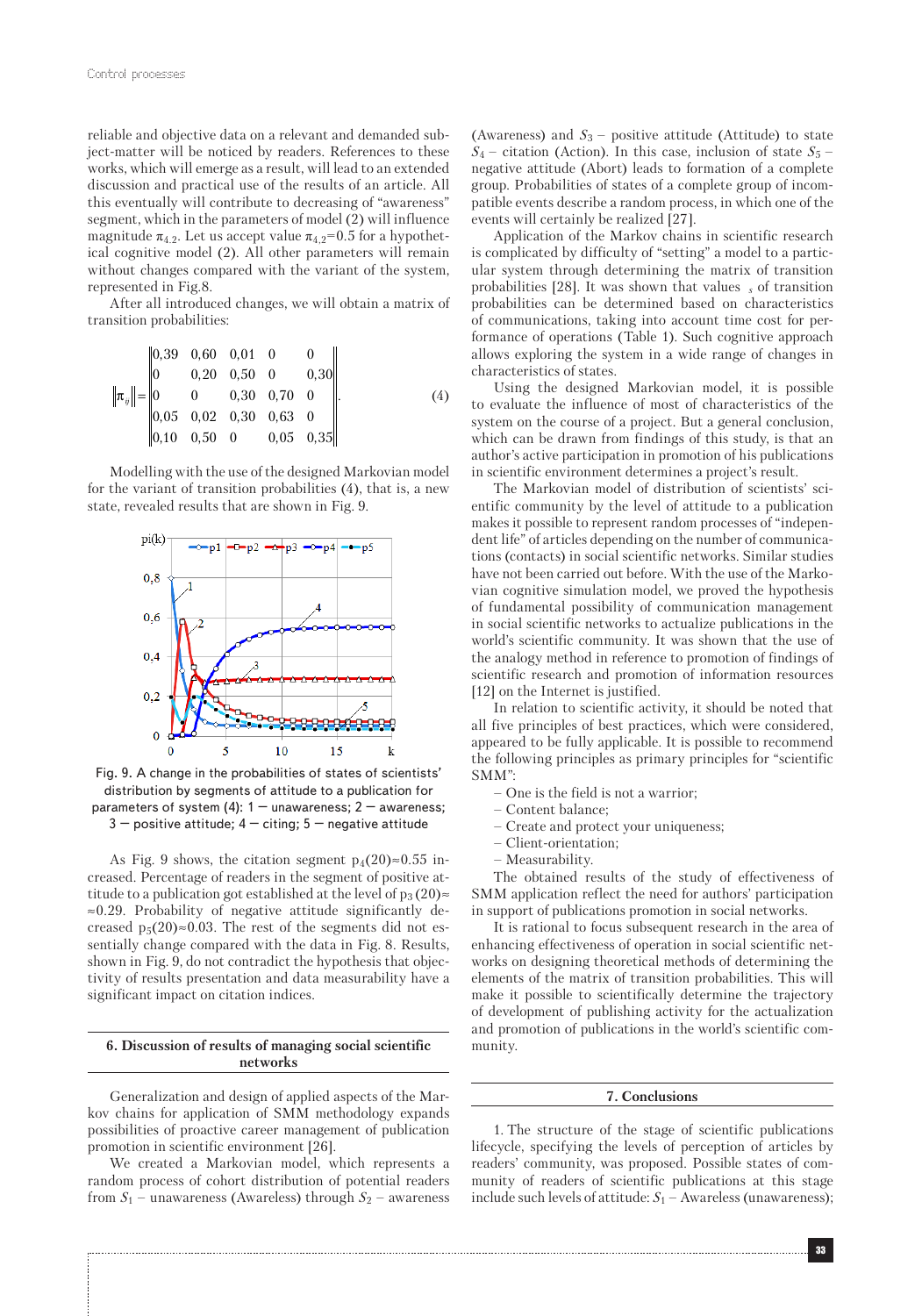$S_2$  – Awareness (awareness);  $S_3$  – Attitude (positive attitude)  $S_4$  – Action (citation);  $S_5$  – Abort (negative attitude). Specified states characterize distribution of potential article's readers by groups of article perception. As communications in social networks develops, scientific community gains an opportunity to get acquainted with the content of articles and determine scientific and practical level of research findings, presented in the articles.

2. It is proposed to apply five basic principles of scientific content promotion, tested in the practice of promotion of information resources [12]. It was shown that projects of scientific content promotion on the Internet share characteristics with the activity involving promotion of information resources.

3. Specific features in the application of SMM methodology with the use of the designed Markovian model were explored. Directions of authors' activity on readership extension and provision of presentation quality were considered. It was shown that the level of articles' uniqueness, as well as "client-oriented" work with readers in the presence of reliable and objective information on a relevant and demanded subject-matter, will be noticed by readers. This will lead to an extended discussion and practical use of the article's findings. As a result, it is possible to expect references to these works to emerge. Ultimately, Management of submission of publications to social scientific networks will contribute to decrease segments  $S_1$  – "unawareness" and  $S_2$  – "awareness" with an increase in segments  $S_3$  – "positive attitude" and  $S_4$  – "citation". It was shown that authors' following up on their publications creates conditions for successful citations of publications in the world's scientific community.

#### References

- 1. Instagram [Electronic resource]. Available at: https://www.instagram.com/ (Last accessed: 06.05.2017).
- 2. ResearchGate [Electronic resource]. Available at: https://www.researchgate.net (Last accessed: 06.05.2017).
- 3. Mendeley [Electronic resource]. Available at: https://www.mendeley.com (Last accessed: 06.05.2017)
- 4. Elsevier [Electronic resource]. Available at: https://www.elsevier.com (Last accessed: 06.05.2017)
- 5. ORCID [Electronic resource]. Available at: http://orcid.org (Last accessed: 06.05.2017)
- 6. Kukharchuk, Ye. O. Global scientometric system [Text] / Ye. O. Kukharchuk // Bibliotechnyi visnyk. 2014. Vol. 5. P. 7–11. Available at: http://nbuv.gov.ua/UJRN/bv\_2014\_5\_4
- 7. Hirsch, J. E. An index to quantify an individual's scienti c research [Text] / J. E. Hirsch // Proceedings of the National Academy of Sciences. – 2005. – Vol. 102, Issue 46. – P. 16569–16572. doi: 10.1073/pnas.0507655102
- 8. Google Scholar [Electronic resource]. Available at: https://scholar.google.com.ua (Last accessed: 06.05.2017).
- 9. Academia.edu [Electronic resource]. Available at: https://www.academia.edu/ (Last accessed: 06.05.2017).
- 10. Harzing, А.-W. The Publish or Perish Book [Text] / А.-W. Harzing. Melbourne: Tarma Software Research Pty Ltd., 2010. 250 p. – Available at: https://harzing.com/publications/publish-or-perish-book
- 11. Biloshchytskyi, А. Evaluation methods of the results of scientific research activity of scientists based on the analysis of publication citations [Text] / А. Biloshchytskyi, А. Kuchansky, Y. Andrashko, S. Biloshchytska, O. Kuzka, О. Terentyev // Eastern European Journal of Enterprise Technologies. – 2017. – Vol. 3, Issue 2 (86). – Р. 4–10. doi: 10.15587/1729-4061.2017.103651
- 12. Chulanova, E. (2017). Five of the principles SMM of LeadMachine [Electronic resource] / E. Chulanova. Available at: http:// leadmachine.ru/2014/09/11/5-principov-smm-ot-leadmachine (Last accessed: 06.05.2017).
- 13. Goguns'kiy, V. D. General mechanisms of citation system of scientific articles [Text] / V. D. Goguns'kiy, V. O. Yakovenko, T. O. Lyashchenko, T. V. Otrads'ka // Bulletin of NTU "KhPI". Series: Strategic Management, Portfolio, Program and Project Management. – 2016. – Vol. 5, Issue 1 (1173). – P. 14–18. doi: 10.20998/2413-3000.2016.1173.3
- 14. Rey, A. E. Memory plays tricks on me: Perceptual bias induced by memory reactivated size in Ebbinghaus illusion [Text] / A. E. Rey, G. T. Vallet, B. Riou, M. Lesourd, R. Versace // Acta Psychologica. – 2015. – Vol. 161. – P. 104–109. doi: 10.1016/j.actpsy. 2015.08.011
- 15. Gogunskii, V. Representation of project systems using the markov chain [Text] / V. Gogunskii, О. Kolesnikov, G. Oborska, A. Moskaliuk, K. Kolesnikova, S. Harelik et. al. // Eastern-European Journal of Enterprise Technologies. – 2017. – Vol. 2, Issue 3 (86). – P. 60–65. doi: 10.15587/1729-4061.2017.97883
- 16. Kolesnіkov, O. Development of the model of interaction among the project, team of project and project environment in project system [Text] / O. Kolesnіkov, V. Gogunskii, K. Kolesnіkova, D. Lukianov, T. Olekh // Eastern-European Journal of Enterprise Technologies. – 2016. – Vol. 5, Issue 9 (83). – P. 20–26. doi: 10.15587/1729-4061.2016.80769
- 17. Gogunskii, V. "Lifelong learning" is a new paradigm of personnel training in enterprises [Text] / V. Gogunskii, A. Kolesnіkov, K. Kolesnіkova, D. Lukianov // Eastern-European Journal of Enterprise Technologies. – 2016. – Vol. 4, Issue 2 (82). – Р. 4–10. doi: 10.15587/1729-4061.2016.74905
- 18. Lukianov, D. Development the markovs model of the project as a system role communications team [Text] / D. Lukianov, K. Bespanska-Paulenko, V. Gogunskii, O. Kolesnikov, A. Moskaliuk, K. Dmitrenko // Eastern-European Journal of Enterprise Technologies. – 2017. – Vol. 3, Issue 3 (87). – Р. 21–28. doi: 10.15587/1729-4061.2017.103231
- 19. Gogunskii, V. Developing a system for the initiation of projects using a Markov chain [Text] / V. Gogunskii, А. Bochkovsky, A. Moskaliuk, O. Kolesnikov, S. Babiuk // Eastern-European Journal of Enterprise Technologies. – 2017. – Vol. 1, Issue 3 (85). – P. 25–32. doi: 10.15587/1729-4061.2017.90971
- 20. The Feynman method: three steps that allow you to quickly master any subject [Electronic resource]. Available at: http://ideanomics.ru/articles/7981 (Last accessed: 06.05.2017).